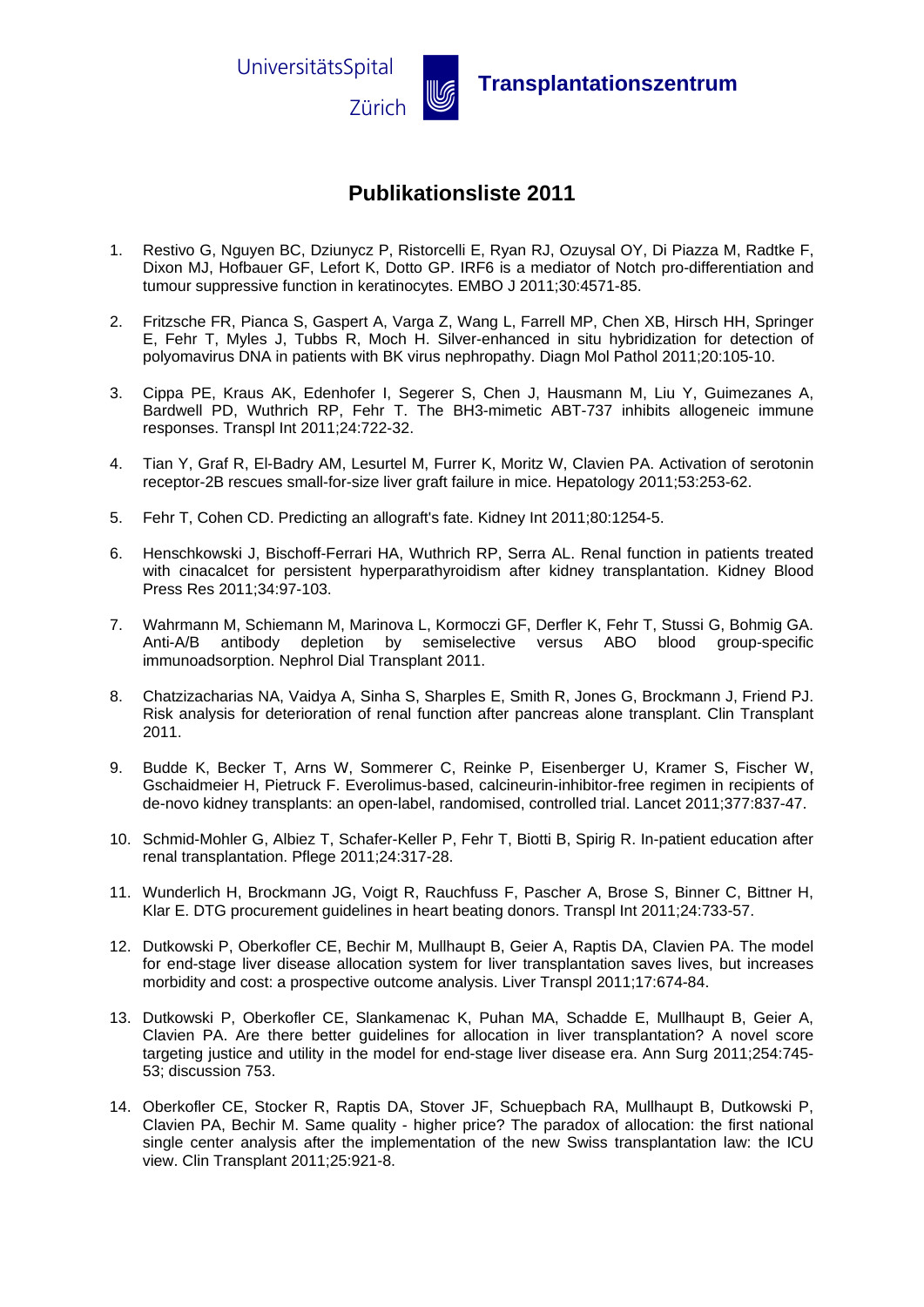UniversitätsSpital



## Zürich u **Transplantationszentrum**

- 15. Yao FY, Breitenstein S, Broelsch CE, Dufour JF, Sherman M. Does a patient qualify for liver transplantation after the down-staging of hepatocellular carcinoma? Liver Transpl 2011;17 Suppl 2:S109-16.
- 16. Lesurtel M, Clavien PA. 2010 International Consensus Conference on Liver Transplantation for Hepatocellular Carcinoma: texts of experts. Liver Transpl 2011;17 Suppl 2:S1-5.
- 17. McCormack L, Dutkowski P, El-Badry AM, Clavien PA. Liver transplantation using fatty livers: always feasible? J Hepatol 2011;54:1055-62.
- 18. Mullhaupt B, Durand F, Roskams T, Dutkowski P, Heim M. Is tumor biopsy necessary? Liver Transpl 2011;17 Suppl 2:S14-25.
- 19. Frei P, Geier A, Dutkowski P, Mullhaupt B. [Liver transplantation]. Ther Umsch 2011;68:219-24.
- 20. Hofer M, Schmid C, Benden C, Speich R, Inci I, Weder W, Boehler A. Diabetes mellitus and survival in cystic fibrosis patients after lung transplantation. J Cyst Fibros 2011.
- 21. Inci I, Irani S, Kestenholz P, Benden C, Boehler A, Weder W. Donor predicted post-operative forced expiratory volume in one second predicts recipients' best forced expiratory volume in one second following size-reduced lung transplantation. Eur J Cardiothorac Surg 2011;39:115-9.
- 22. Schaellibaum G, Lammers AE, Faro A, Moreno-Galdo A, Parakininkas D, Schecter MG, Solomon M, Boyer D, Conrad C, Frischer T, Wong J, Boehler A, Benden C. Bilateral lung transplantation for pediatric idiopathic pulmonary arterial hypertension: a multi-center experience. Pediatr Pulmonol 2011;46:1121-7.
- 23. von Boehmer L, Draenert A, Jungraithmayr W, Inci I, Niklaus S, Boehler A, Hofer M, Stahel R, Soltermann A, van den Broek M, Weder W, Knuth A. Immunosuppression and lung cancer of donor origin after bilateral lung transplantation. Lung Cancer 2011;76:118-22.
- 24. Radtke T, Faro A, Wong J, Boehler A, Benden C. Exercise testing in pediatric lung transplant candidates with cystic fibrosis. Pediatr Transplant 2011;15:294-9.
- 25. Benden C, Aurora P, Edwards LB, Kucheryavaya AY, Christie JD, Dobbels F, Kirk R, Rahmel AO, Stehlik J, Hertz MI. The Registry of the International Society for Heart and Lung Transplantation: Fourteenth Pediatric Lung and Heart-Lung Transplantation Report--2011. J Heart Lung Transplant 2011;30:1123-32.
- 26. Christie JD, Edwards LB, Kucheryavaya AY, Benden C, Dobbels F, Kirk R, Rahmel AO, Stehlik J, Hertz MI. The Registry of the International Society for Heart and Lung Transplantation: Twentyeighth Adult Lung and Heart-Lung Transplant Report--2011. J Heart Lung Transplant 2011;30:1104-22.
- 27. Kirk R, Edwards LB, Kucheryavaya AY, Benden C, Christie JD, Dobbels F, Rahmel AO, Stehlik J, Hertz MI. The Registry of the International Society for Heart and Lung Transplantation: Fourteenth Pediatric Heart Transplantation Report--2011. J Heart Lung Transplant 2011;30:1095- 103.
- 28. Stehlik J, Edwards LB, Kucheryavaya AY, Benden C, Christie JD, Dobbels F, Kirk R, Rahmel AO, Hertz MI. The Registry of the International Society for Heart and Lung Transplantation: Twentyeighth Adult Heart Transplant Report--2011. J Heart Lung Transplant 2011;30:1078-94.
- 29. Hertz MI, Aurora P, Benden C, Christie JD, Dobbels F, Edwards LB, Kirk R, Kucheryavaya AY, Rahmel AO, Rowe AW, Stehlik J. Scientific Registry of the International Society for Heart and Lung Transplantation: introduction to the 2011 annual reports. J Heart Lung Transplant 2011;30:1071-7.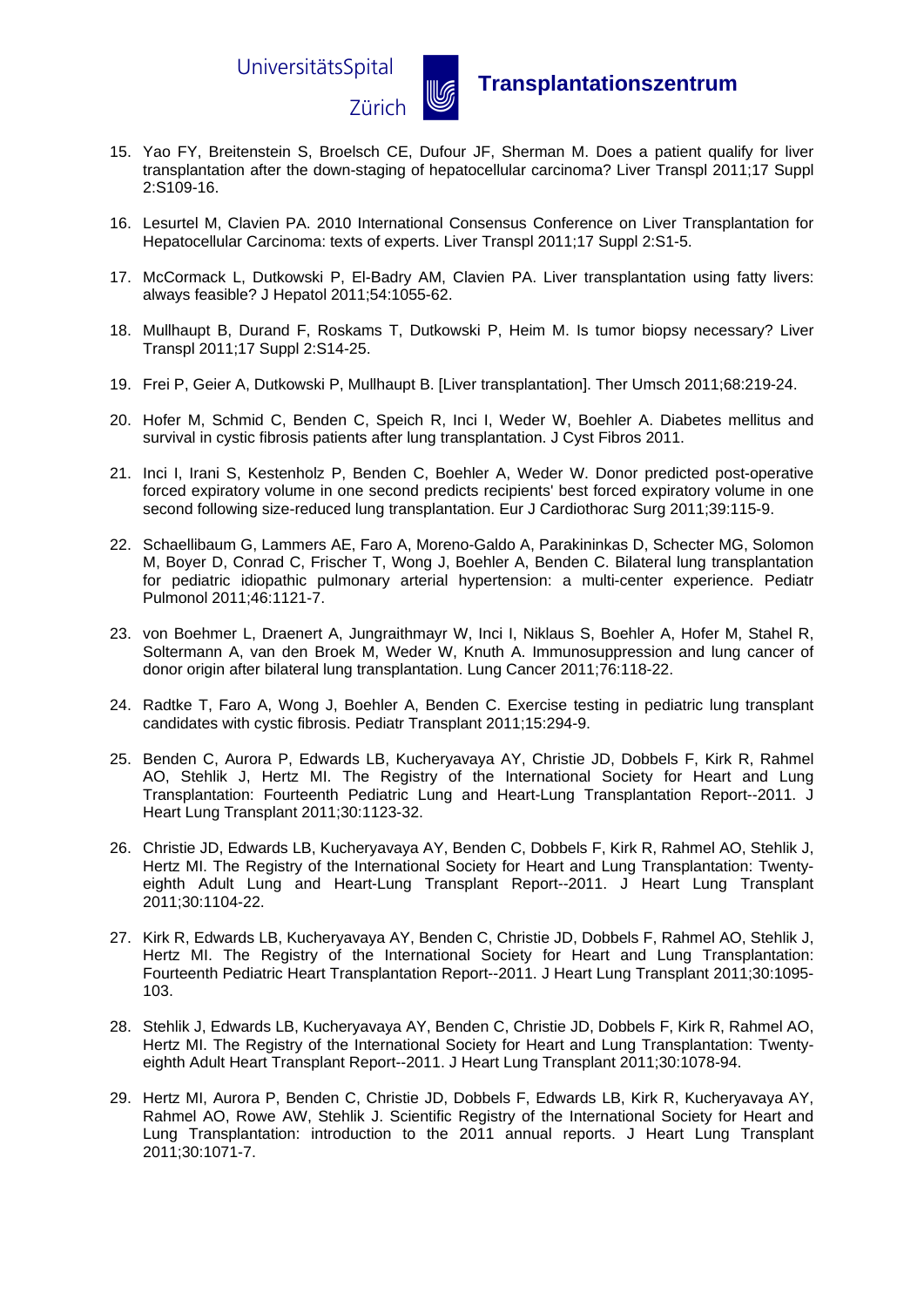UniversitätsSpital



**Zürich WE** Transplantationszentrum

- 30. Flammer AJ, Sudano I, Wolfrum M, Thomas R, Enseleit F, Periat D, Kaiser P, Hirt A, Hermann M, Serafini M, Leveques A, Luscher TF, Ruschitzka F, Noll G, Corti R. Cardiovascular effects of flavanol-rich chocolate in patients with heart failure. Eur Heart J 2011 Dec 15.
- 31. Hermann M, Enseleit F, Fisler AE, Flammer A, Luscher TF, Noll G, Ruschitzka F. Cyclosporine C0- versus C2-monitoring over three years in maintenance heart transplantation. Swiss Med Wkly 2011;141:w13149.
- 32. Vellenga E, van Putten W, Ossenkoppele GJ, Verdonck LF, Theobald M, Cornelissen JJ, Huijgens PC, Maertens J, Gratwohl A, Schaafsma R, Schanz U, Graux C, Schouten HC, Ferrant A, Bargetzi M, Fey MF, Lowenberg B. Autologous peripheral blood stem cell transplantation for acute myeloid leukemia. Blood 2011;118:6037-42.
- 33. Bettens F, Passweg J, Schanz U, Chalandon Y, Heim D, Gungor T, Stussi G, Nicoloso G, Baldomero H, Gratwohl A, Tiercy JM. Impact of HLA-DPB1 Haplotypes on Outcome of 10/10 Matched Unrelated Hematopoietic Stem Cell Donor Transplants Depends on MHC-Linked Microsatellite Polymorphisms. Biol Blood Marrow Transplant 2011;16:608-16.
- 34. Mueller RJ, Stussi G, Puga Yung G, Nikolic M, Soldini D, Halter J, Meyer-Monard S, Gratwohl A, Passweg JR, Odermatt B, Schanz U, Biedermann BC, Seebach JD. Persistence of recipient-type endothelium after allogeneic hematopoietic stem cell transplantation. Haematologica 2011;96:119-27.
- 35. Knols RH, de Bruin ED, Uebelhart D, Aufdemkampe G, Schanz U, Stenner-Liewen F, Hitz F, Taverna C, Aaronson NK. Effects of an outpatient physical exercise program on hematopoietic stem-cell transplantation recipients: a randomized clinical trial. Bone Marrow Transplant 2011;46:1245-55.
- 36. Samaras P, Blickenstorfer M, Siciliano RD, Haile SR, Buset EM, Petrausch U, Mischo A, Honegger H, Schanz U, Stussi G, Stahel RA, Knuth A, Stenner-Liewen F, Renner C. Pegfilgrastim reduces the length of hospitalization and the time to engraftment in multiple myeloma patients treated with melphalan 200 and auto-SCT compared with filgrastim. Ann Hematol 2011;90:89-94.
- 37. Samaras P, Blickenstorfer M, Haile SR, Siciliano RD, Petrausch U, Mischo A, Zweifel M, Honegger H, Schanz U, Stussi G, Taverna C, Bauer S, Knuth A, Stenner-Liewen F, Renner C. Validation of prognostic factors and survival of patients with multiple myeloma in a real-life autologous stem cell transplantation setting: a Swiss single centre experience. Swiss Med Wkly 2011;141:w13203.
- 38. Bahde R, Holzen JP, Wolters HH, Schmidt HH, Bock CT, Lugering A, Spieker T, Senninger N, Brockmann JG. Course of a HBsAg positive liver transplantation in a hepatitis B and D virus coinfected recipient. Ann Hepatol 2011;10:355-60.
- 39. Basset-Seguin N, Baumann Conzett K, Gerritsen MJ, Gonzalez H, Haedersdal M, Hofbauer GF, Aguado L, Kerob D, Lear JT, Piaserico S, Ulrich C. Photodynamic therapy for actinic keratosis in organ transplant patients. J Eur Acad Dermatol Venereol 2011;10:1468-3083.
- 40. Cippa PE, Fehr T. Spontaneous tolerance in kidney transplantation--an instructive, but very rare paradigm. Transpl Int 2011;24:534-5.
- 41. Hofbauer GF, Gjersvik P, Bouwes Bavinck JN. Report on the tenth annual meeting of SCOPE (Skin Care in Organ Transplant Recipients in Europe). J Invest Dermatol 2011;131:1192-3.
- 42. Hofer M, Boehler A. [Lung transplantation and patient evaluation]. Ther Umsch 2011;68:725-9.
- 43. Irani S, Schmidlin PR, Bolivar I, Speich R, Boehler A. Evidence for graft colonization with periodontal pathogens in lung transplant recipients. A pilot study. Schweiz Monatsschr Zahnmed 2011;121:1144-9.